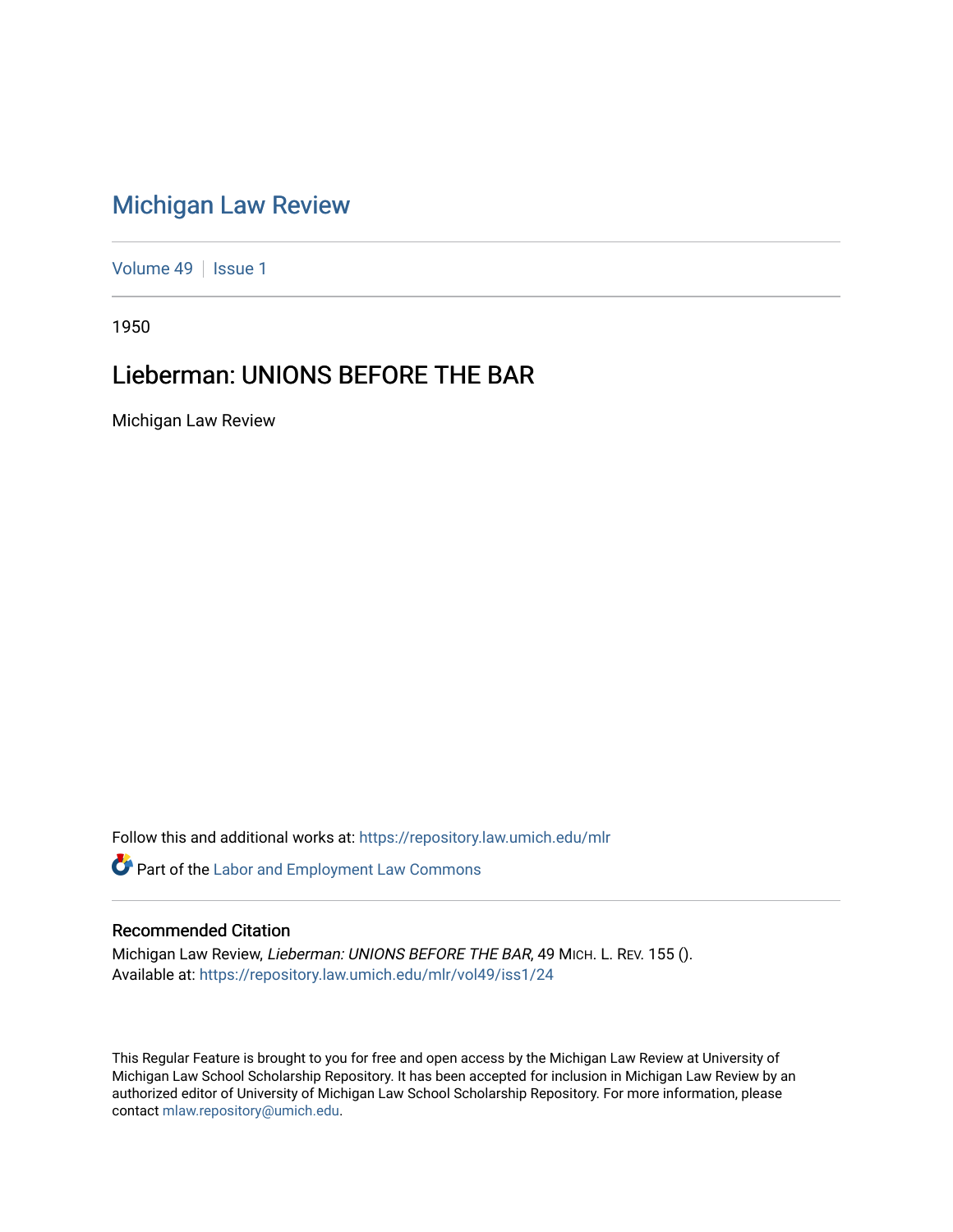UNIONS BEFORE THB BAR. By *Elias Lieberman.* New York: Harpers. 1950. Pp. x, 371. \$5.

In this recent addition to the mounting tide of literature on labor and the law, **a** seasoned advocate of union causes surveys in retrospect the development of American unionism as measured by its treatment in the courts. Author Lieberman takes an "inventory" by reviewing in chronological sequence the landmark casesof labor's legal history. From the earliest reported case, the prosecution of the Philadelphia cordwainers in 1805 for criminal conspiracy, to the more recent decisions the author traces an evolution in the judicial attitude toward labor, its methods and its objectives. The first stage in this evolution is characterized as "open suppression." With *Commonwealth (Mass.) v. Hunt,* in 1842, came a period of "reluctant tolerance" by the courts of labor's existence. Following the enactment of the Sherman Antitrust Law in 1890 came the *Danbury Hatters* and *Duplex Printing Press cases,* considered as marking a period of "judicial prejudice." The case of NLRB *v. Jones* & *Laughlin Steel Corporation,* which in 1937 held the Wagner Act constitutional, is hailed as ushering in an era of "social recognition" of unions. Fina11y, the decisions which have followed the Taft-Hartley Act are taken as evincing a policy aimed at making labor "socially responsible" in